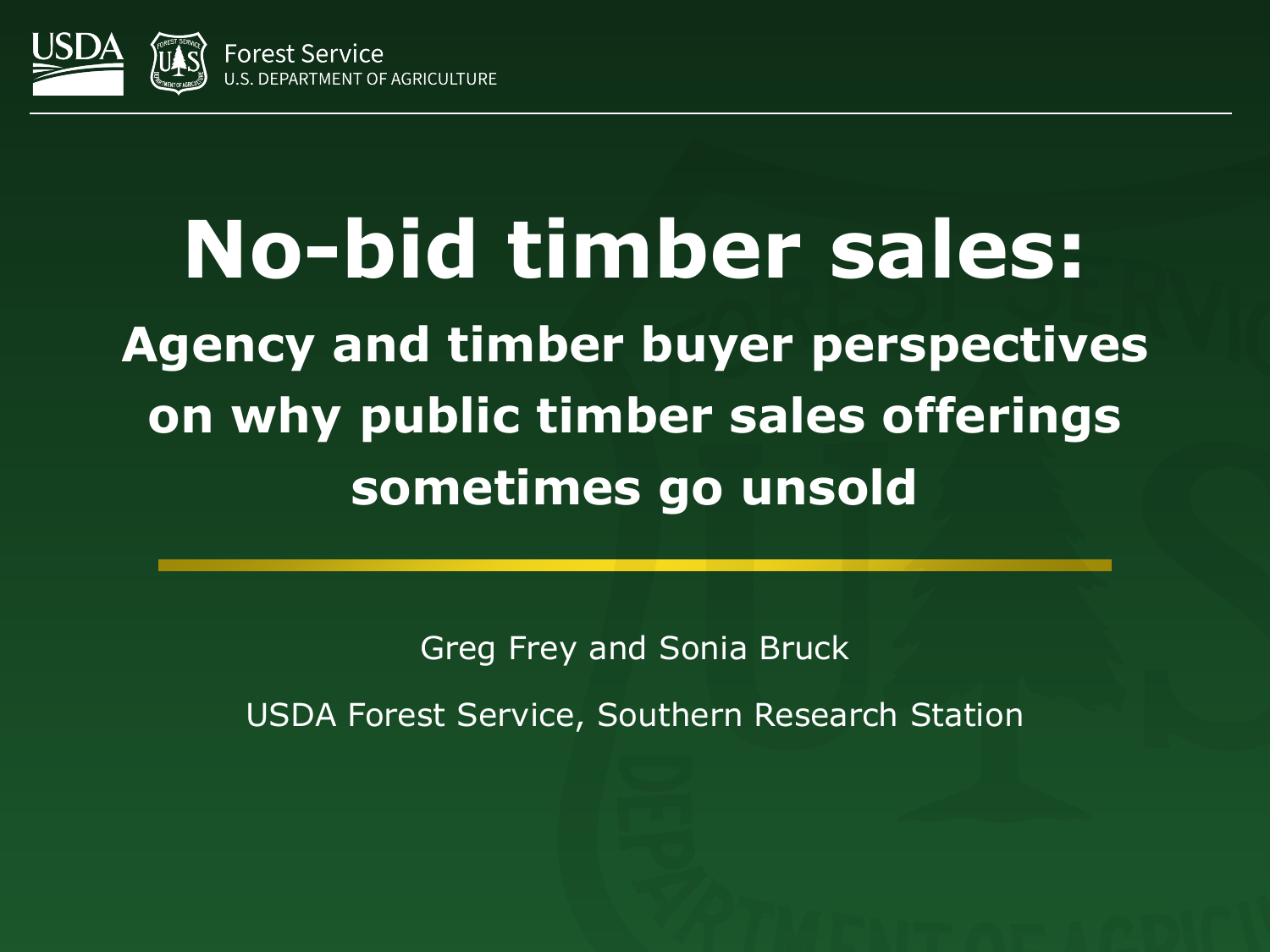# **Outline**

What are "no-bids" and why are they important?

Qualitative Exploration

- 1. Framework for understanding the causes of no-bids
- 2. Perceptions of industry versus NFS
- 3. Survey results: perceptions of NFS
- 4. Key messages

Quantitative Exploration

- 1. Definitions
- 2. Summary statistics
- 3. Preliminary results
- 4. Messages from quantitative results

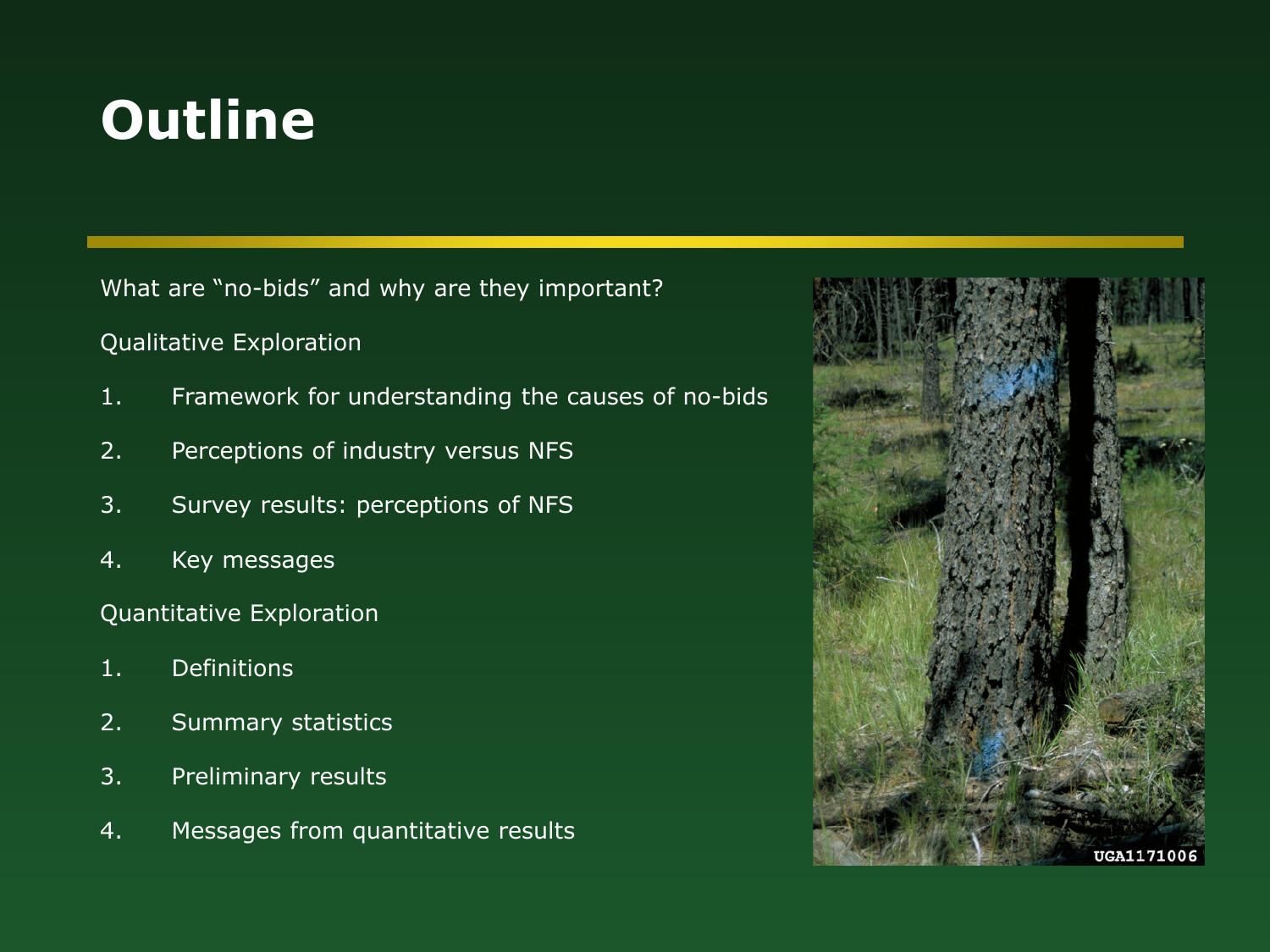# **"No-bids"**

- Timber that is offered, but not sold.
- Sometimes can be sold later with or without changes, after readvertising or "off-the-shelf"
- Unsold timber has impacts:
	- Miss timber sales targets
	- Additional work required
	- Lost/Delayed opportunities for forest management

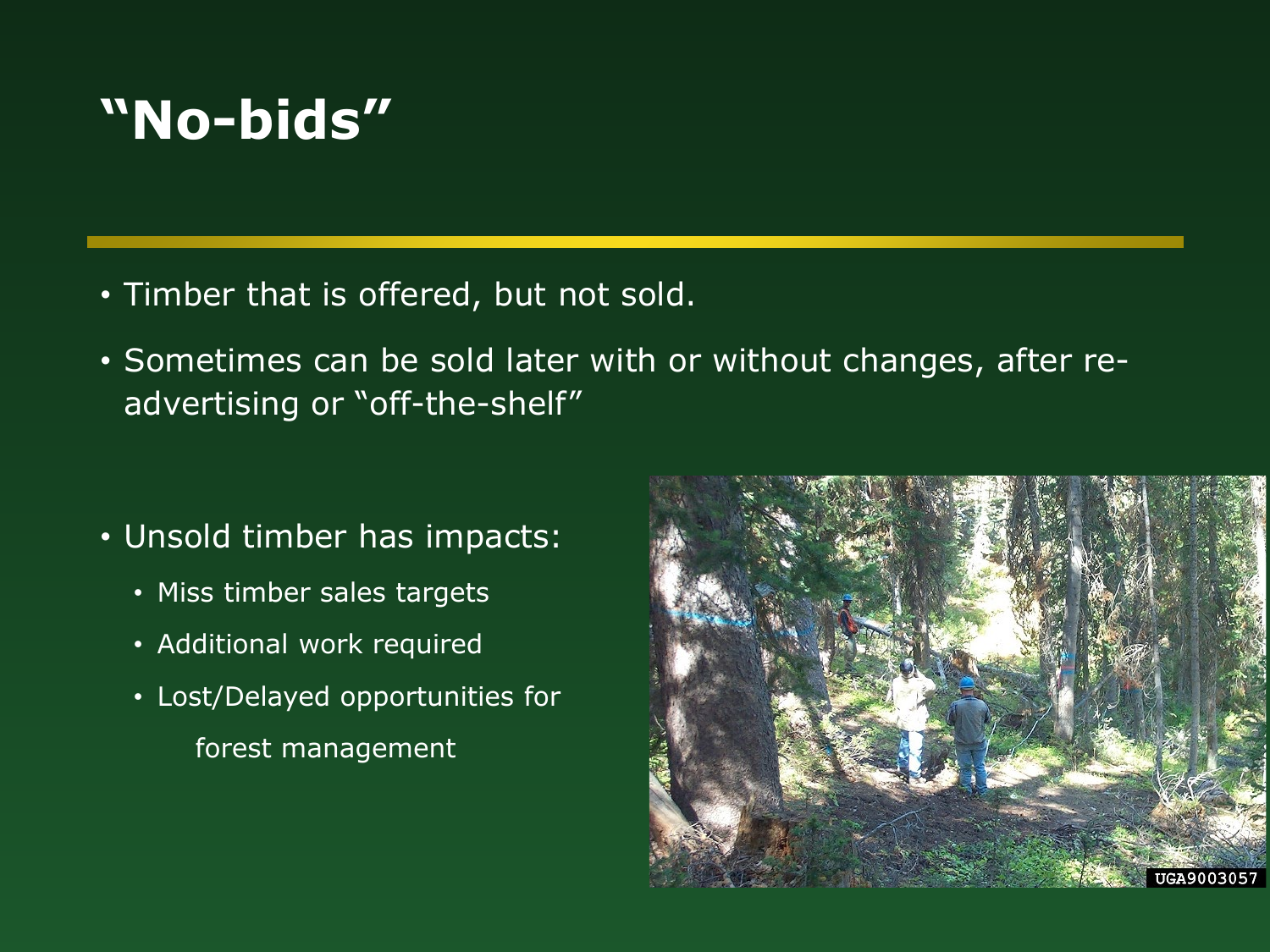#### **Drivers of No-Bid Timber Sales in the National Forest System**

**Proximate causes: What immediate factors drive a timber sale to receive no bids?** 

| <b>High Cost</b><br>Road packages<br>Infrastructure (haul cost, mill<br>location)<br>Environmental mitigation<br>Equipment or implementation<br>requirements<br>Other restoration mitigations |                                                                                                    | <b>Low Revenue</b><br>Species composition and<br>condition<br>Market demand<br>$\bullet$<br>Volume per acre/Size of sale<br>$\bullet$ |                                                                        | $\bullet$<br>$\bullet$<br>$\bullet$ | <b>Timing and Uncertainty</b><br>Seasonal restrictions<br>Risk surrounding<br>marketability<br>Market saturation<br>Sale timing |           | <b>Unanticipated Causes</b><br>Natural disasters<br>,,,,,,,,,<br>(e.g. wildfires)<br>Road closures |
|-----------------------------------------------------------------------------------------------------------------------------------------------------------------------------------------------|----------------------------------------------------------------------------------------------------|---------------------------------------------------------------------------------------------------------------------------------------|------------------------------------------------------------------------|-------------------------------------|---------------------------------------------------------------------------------------------------------------------------------|-----------|----------------------------------------------------------------------------------------------------|
| <b>Level of</b>                                                                                                                                                                               |                                                                                                    |                                                                                                                                       |                                                                        |                                     |                                                                                                                                 |           |                                                                                                    |
| Control                                                                                                                                                                                       | <b>Institutional Factors</b>                                                                       |                                                                                                                                       | <b>Market/Appraisal</b>                                                |                                     | <b>Policy Factors</b>                                                                                                           |           | <b>Operational Factors</b>                                                                         |
| <b>Individual/Team</b><br>Level<br>(District)                                                                                                                                                 | <b>Communication (e.g.,</b><br>among team members,<br>between disciplines,<br>with industry, etc.) |                                                                                                                                       | <b>Factors</b><br><b>Access to market/mill</b><br>price information    |                                     |                                                                                                                                 | $\bullet$ | <b>Sale location</b>                                                                               |
| <b>Forest/Region</b><br>Level                                                                                                                                                                 | <b>Staffing</b> (e.g., turnover)<br>$\bullet$<br>Gate involvement (e.g.,<br>ID team composition)   |                                                                                                                                       |                                                                        |                                     | Policy Climate (e.g.,<br>inconsistencies,<br>timeliness issues)                                                                 |           |                                                                                                    |
| <b>Policy/Higher</b><br>Level<br>(NFS)                                                                                                                                                        | Sale design and<br>urgency (e.g., pressure<br>to meet targets)                                     |                                                                                                                                       | Appraisal system (e.g.,<br>varying or inconsistent<br>appraisal tools) |                                     |                                                                                                                                 |           |                                                                                                    |
| <b>Uncontrollable</b>                                                                                                                                                                         |                                                                                                    |                                                                                                                                       | <b>Market Conditions</b>                                               |                                     | <b>Litigation</b>                                                                                                               | $\bullet$ | <b>Road Conditions (e.g.,</b><br>road availability)                                                |

**Underlying factors: What conditions influence the proximate causes?**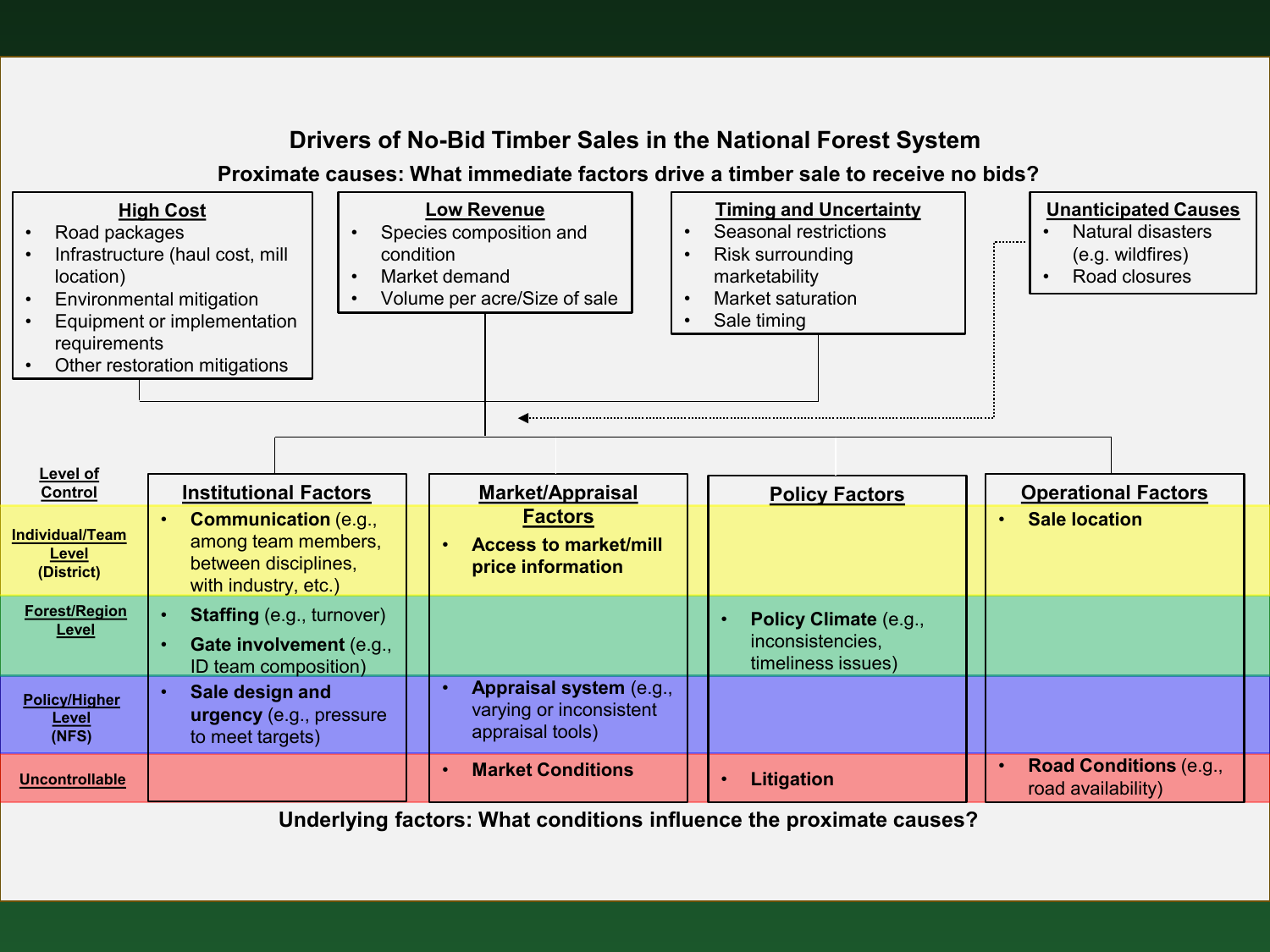# **Perceptions: Industry and NFS**

### **Industry (n=9)**

#### **Proximate Causes**

- 1. Limited operating periods
- 2. Equipment or implementation requirements
- 3. Infrastructure (tied)
- 3. Road packages (tied)

#### **Underlying Factors**

- 1. Appraisal system
- 2. Policy climate
- 3. Sale design & urgency

### **NFS Personnel (n=19)**

### **Proximate Causes**

- 1. Road packages
- 2. Infrastructure
- 3. Species composition & Condition

### **Underlying Factors**

- 1. Staffing
- 2. Communication
- 3. Sale design & urgency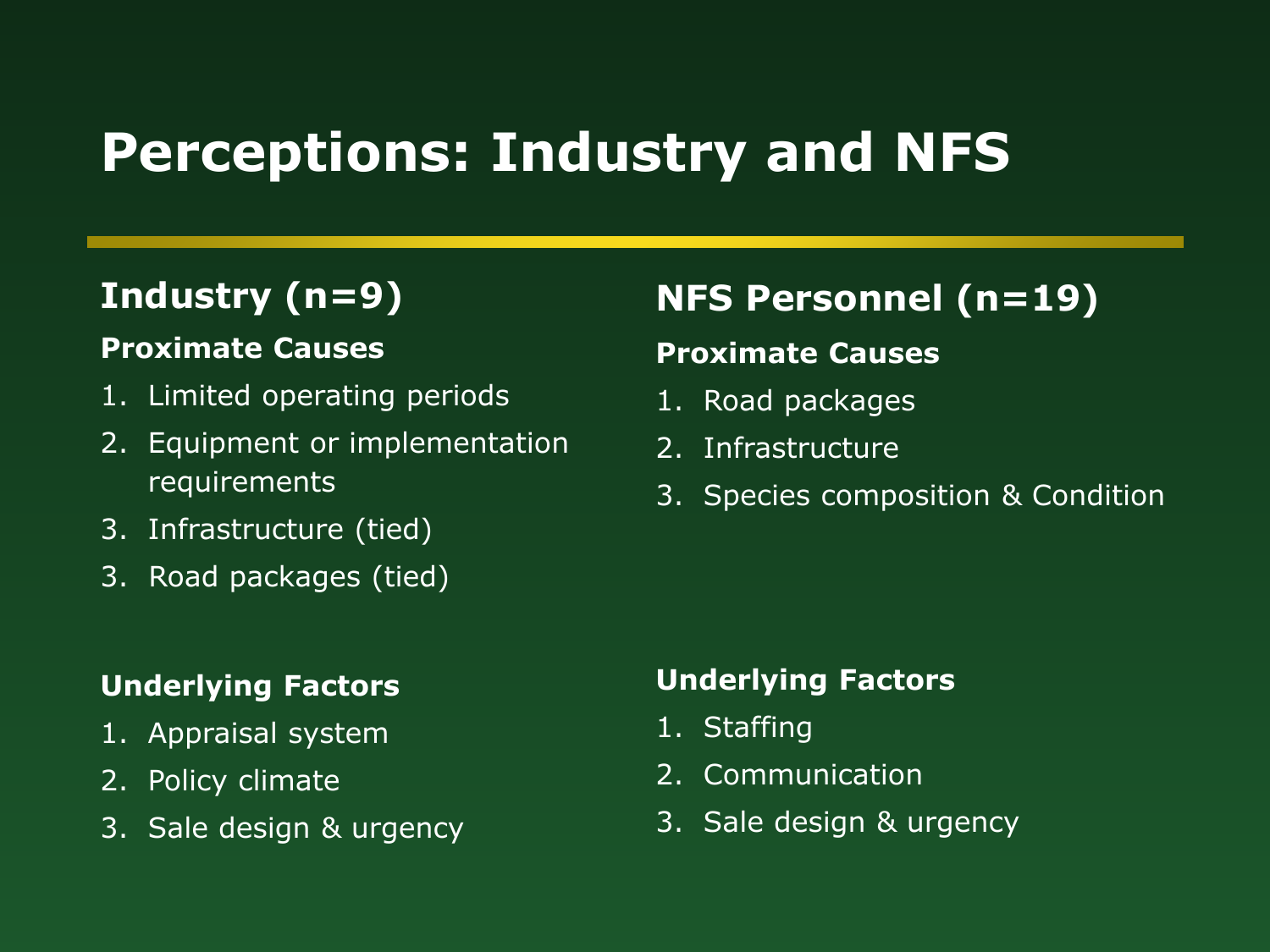### **Survey of NFS Personnel**

Survey Period:

Feb. – Mar. 2021

Sent to: "employees who are involved in or support timber sales in any capacity"

Total number of respondents: **784**

Estimated response rate: **38.3%**

Average years in position: **8.3** Average time spent on timber sales: **70%**

#### **National Forest System Personnel Questionnaire on Timber Sales**

This questionnaire is meant for all personnel on Regional, Forest, or District levels of the National Forest System that work on timber sales or support timber sales in any way. It should take less than ten minutes to complete.

Timber sales, for the purposes of this questionnaire, are those sales of harvestable timber on the National Forest that involve a bidding process (ex: 2400-6T, 2400-6S), also called "traditional timber sales." However, this can also extend to Good Neighbor Authority, Stewardship, Small Business Set-Asides, etc. if it is relevant to your region, forest, or district (referred to as your "unit" throughout the survey).

Even if your involvement with timber sales is only at certain points in the timber sale process, we would still appreciate your input. Your responses will be used to help understand what resources are needed to assist forests reduce the likelihood of a no-bid timber sale. However, we will keep all given information confidential and, if there are three or fewer responses per unit, we will aggregate to the next highest level (ex: forest or region) so that no one person may be identified.

The majority of questions are optional so please feel free to skip any that are not relevant to your position or that you don't wish to share.

\* Required

#### **General Questions**

1. Which of these best describes your position title? \*

Select vour answer

2. How many years have you been in this position?

The value must be a number

3. What Region do you primarily work in? \*

If you work across Regions, please answer based on where your work station/office is located.

Select your answer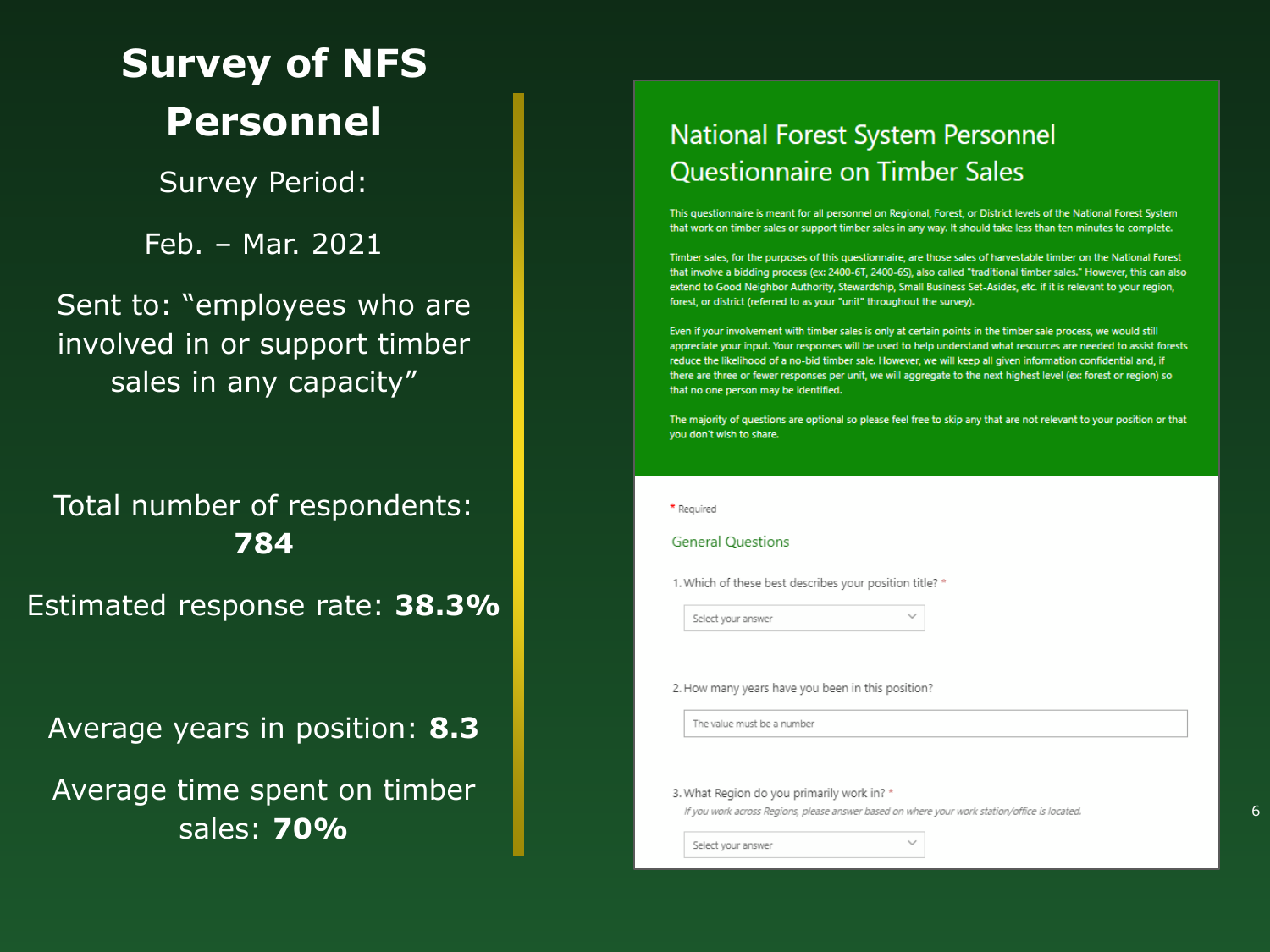# **Top Proximate Causes**

### **National Forest System**

- 1. Construction/ reconstruction
- 2. Hauling cost
- 3. Low volume per acre

### **Region 8**

- 1. Construction/ reconstruction
- 2. Market saturation
- 3. Marketability risk

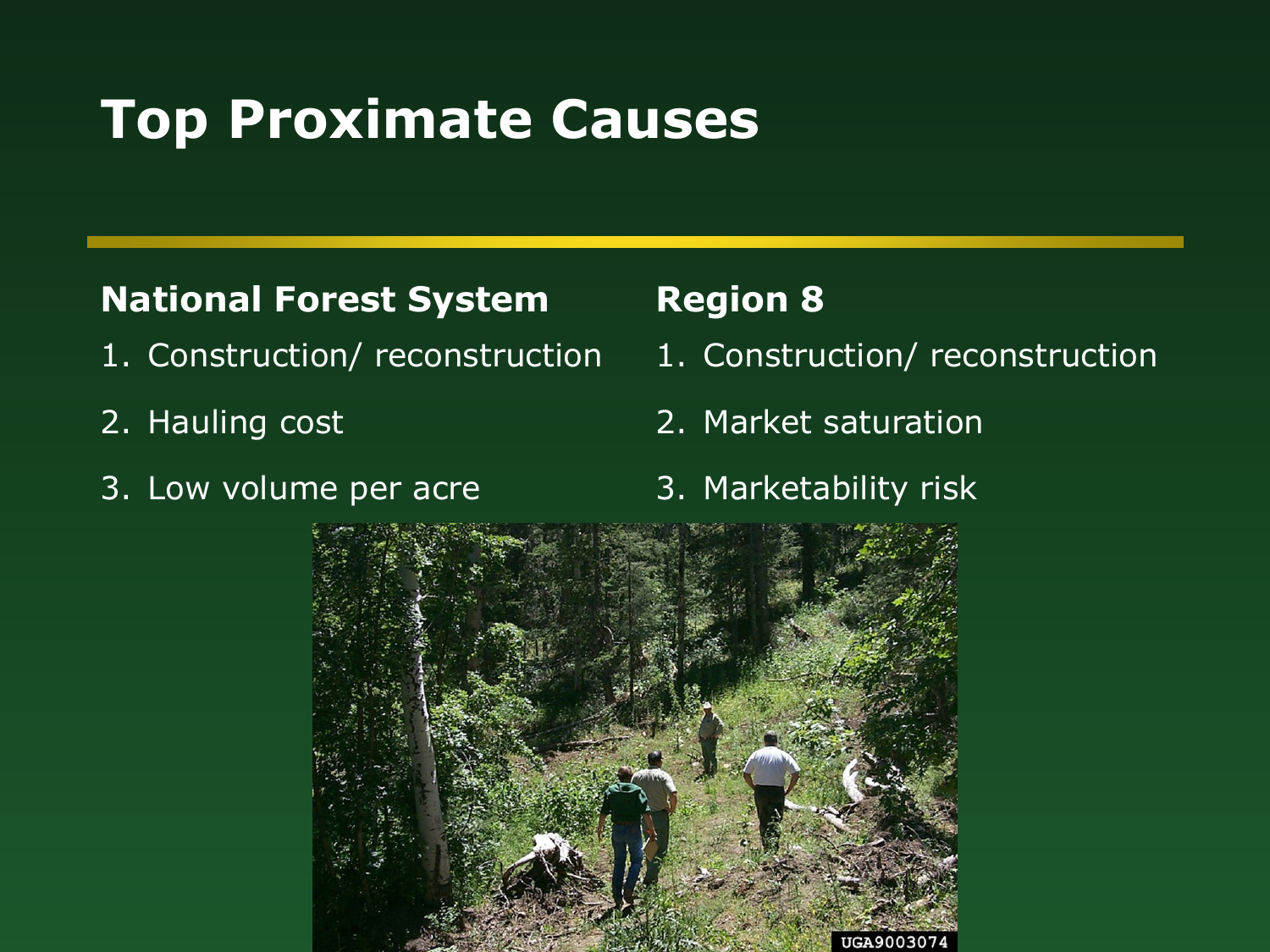# **Top Underlying Factors**

### **National Forest System**

### **Region 8**

- 1. Sale location
- 2. Pressure to meet targets
- 3. Road packages costlier than anticipated
- 4. Staffing
- 5. Planning timelines
- 1. Sale location
- 2. Pressure to meet targets
- 3. Road packages costlier than anticipated
- 4. Planning timelines
- 5. Staffing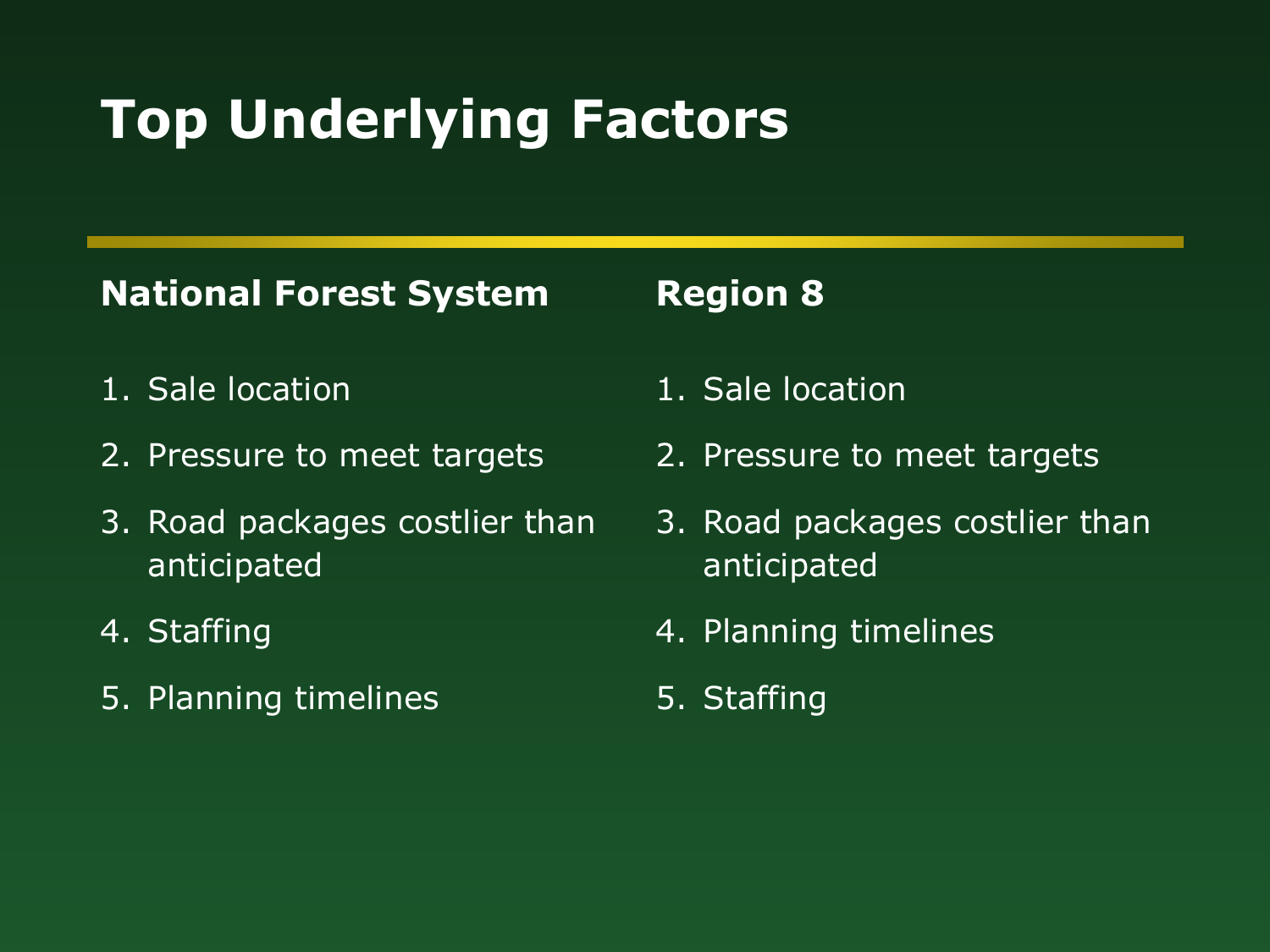### **Key messages from perceptions**

- There are many layers to the issue.
- There is no single solution.
- Industry and NFS agree on drivers, but disagree on relative importance
	- Industry policies and systems
	- NFS personnel staffing, internal pressure, planning, and training
- Road construction costs seen as a major issue by NFS personnel
- Hauling cost and low volumes are issues nationally
- Market saturation and risk a concern in Region 8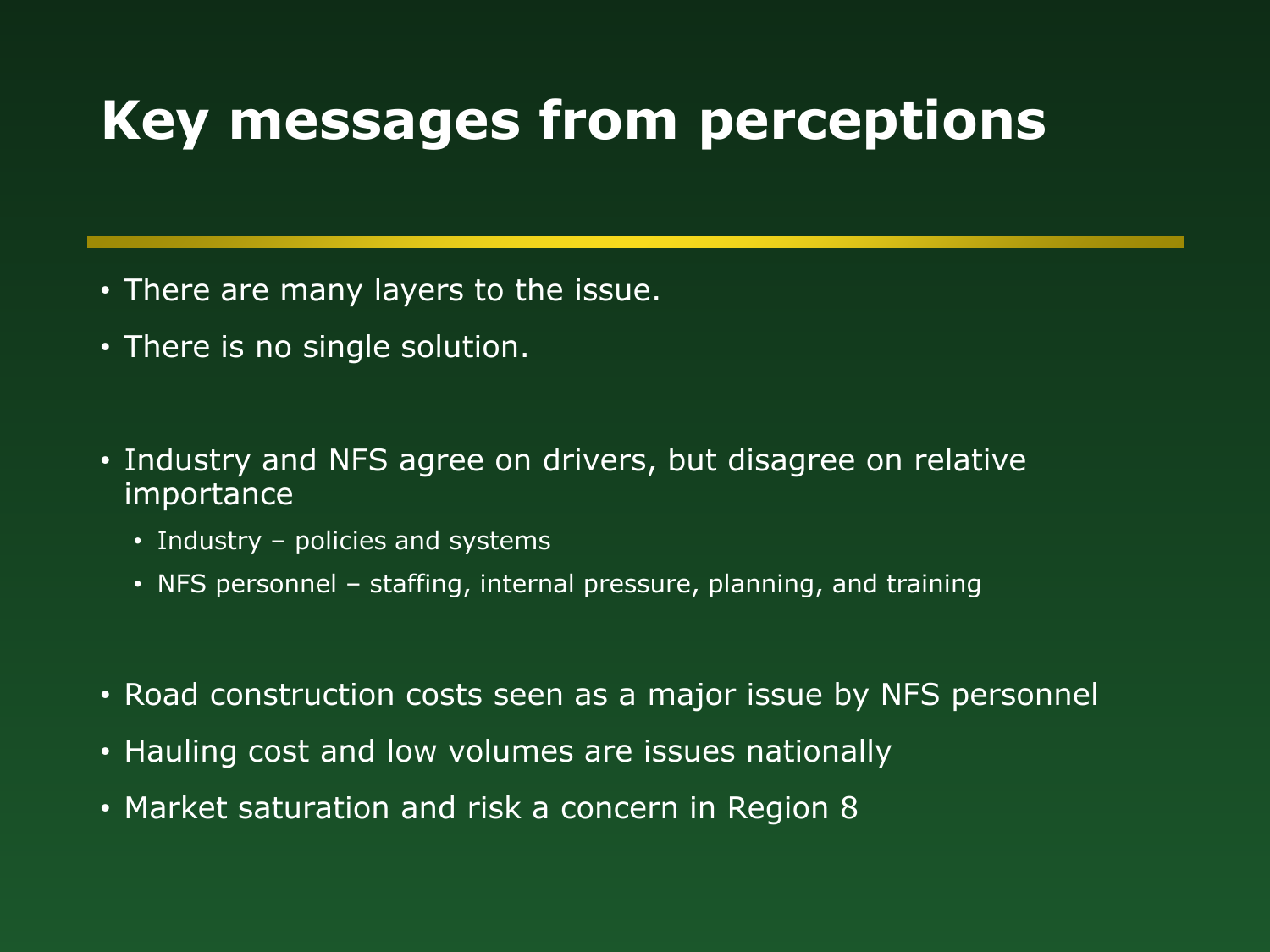# **Binary Bid-Types (Bid or No-Bid)**

| Type 1 | Never Sold                          |  |
|--------|-------------------------------------|--|
| Type 2 | Sold with<br>Contract<br>Changes    |  |
| Type 3 | Sold without<br>Contract<br>Changes |  |
| Type 4 | Sold                                |  |

|                                                      | <b>Sale Type Categories</b> |         |  |
|------------------------------------------------------|-----------------------------|---------|--|
| <b>Stakeholder Primary</b> No-Bid<br><b>Interest</b> |                             | Bid     |  |
| Group A: Meeting<br>Targets                          | 1, 2, 3                     | 4       |  |
| Group B: Reducing<br><b>Management Costs</b>         | 1, 2                        | 3,4     |  |
| Group C: Ecological<br>Benefits                      | 1                           | 2, 3, 4 |  |

**Binary Groupings Based on**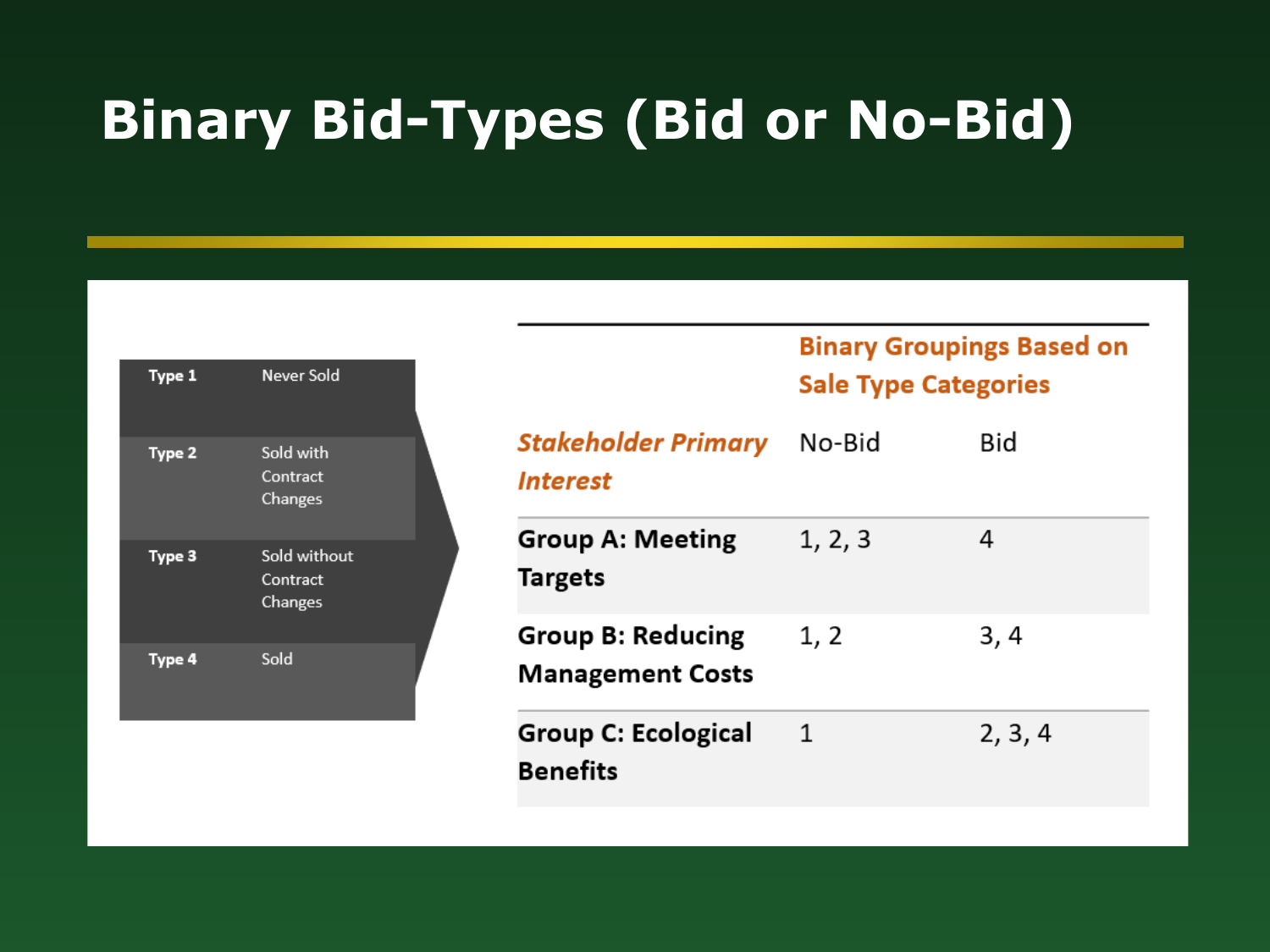# **Preliminary Results**

**Primary Research Question: What are the drivers of no-bid sales?**

**Most timber is sold on the first try (Type 4) in all Regions**

#### **Example, Region 8:**

Never Sold (192 Contracts)

Sold with Contract Changes (188 Contracts)

Sold without Contract Changes (125 Contracts)

Sold (4981 Contracts**)**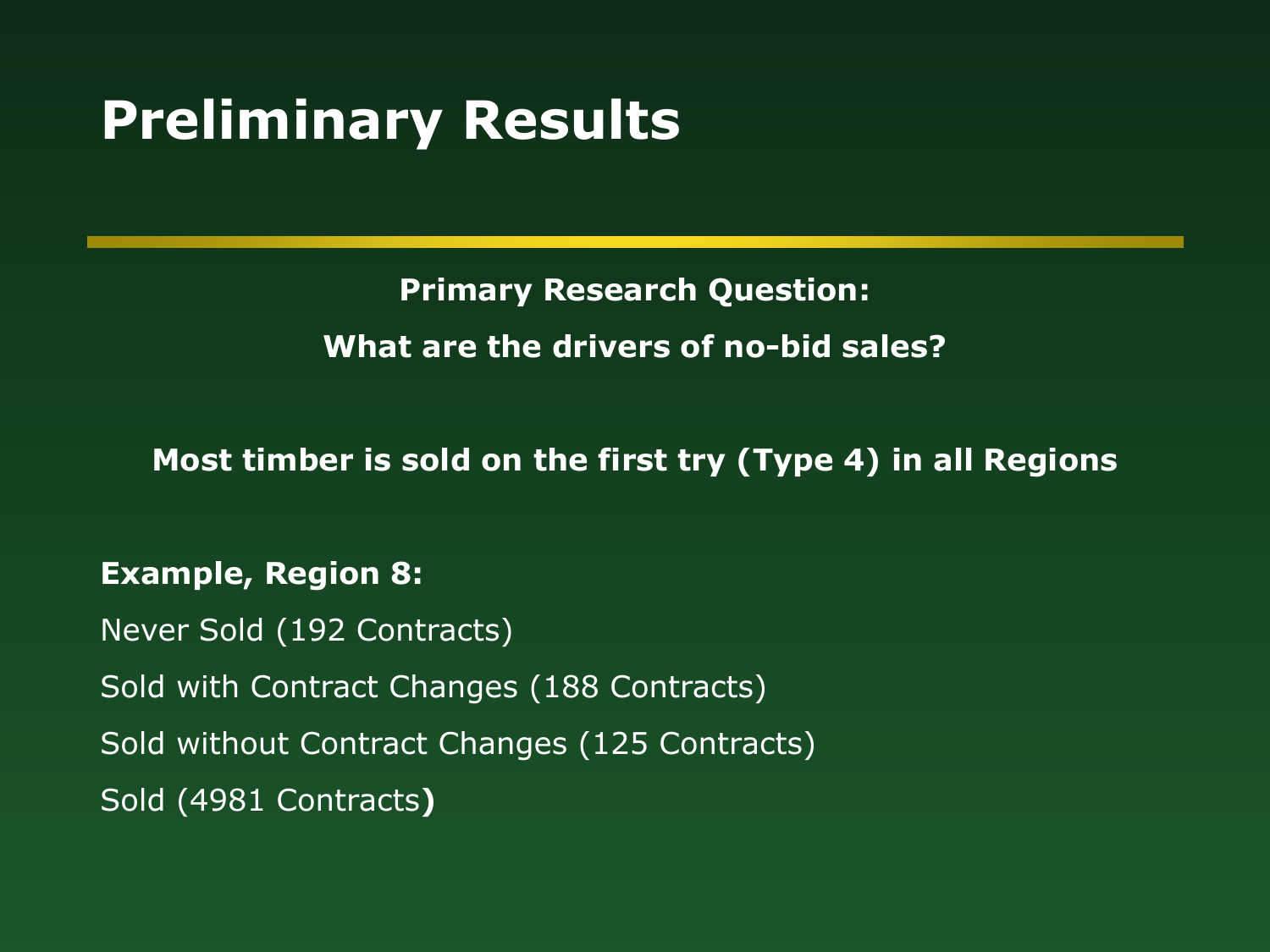### **Example: The species in the sale are undesirable/unmarketable**

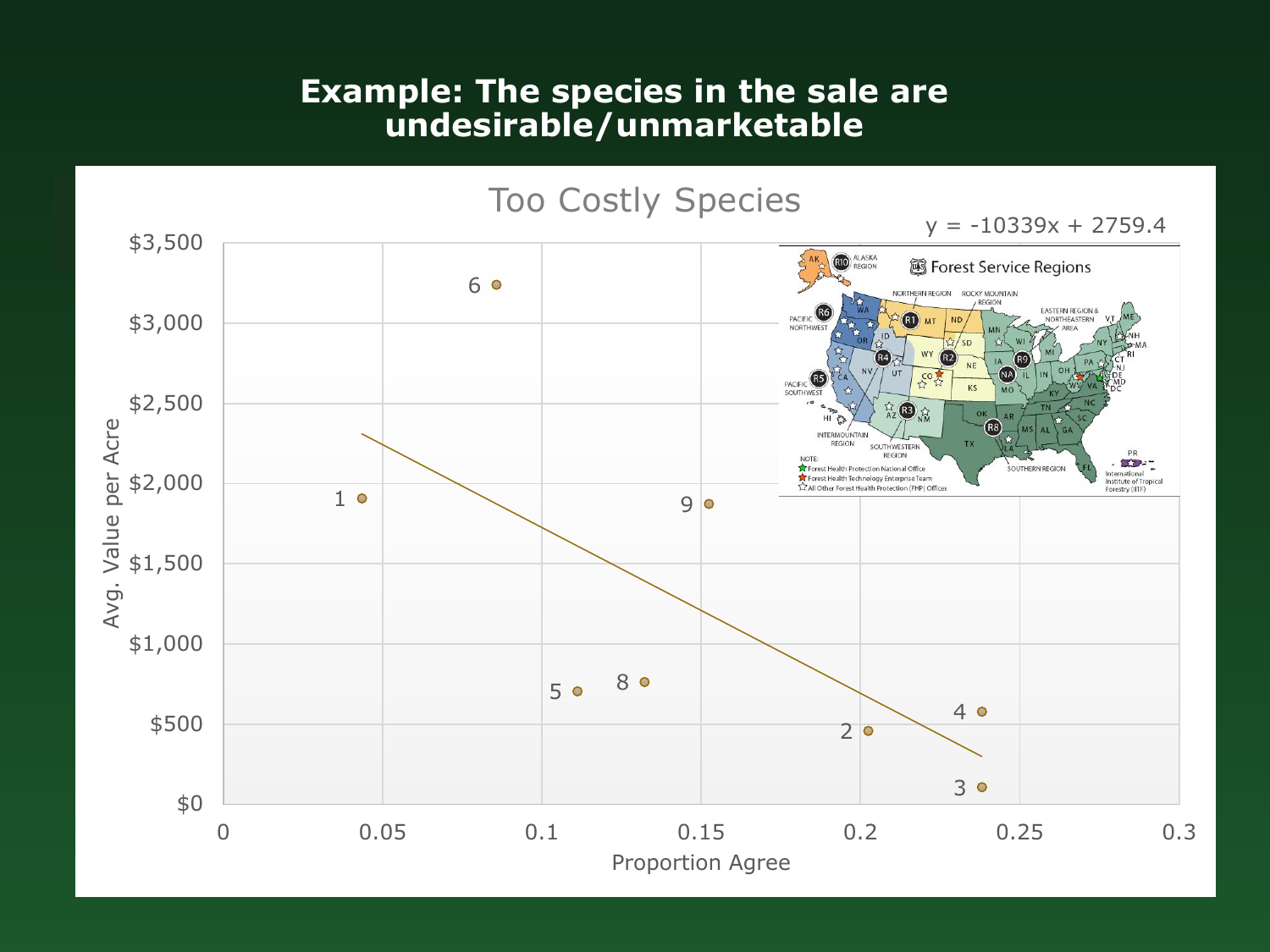# **Concluding Remarks**

- 1. Vocabulary for discussing no-bids is key!
- 2. No-Bids are happening for a reason (not random)
- 3. Survey respondents seem to have a pretty good idea why no-bids are occurring in their region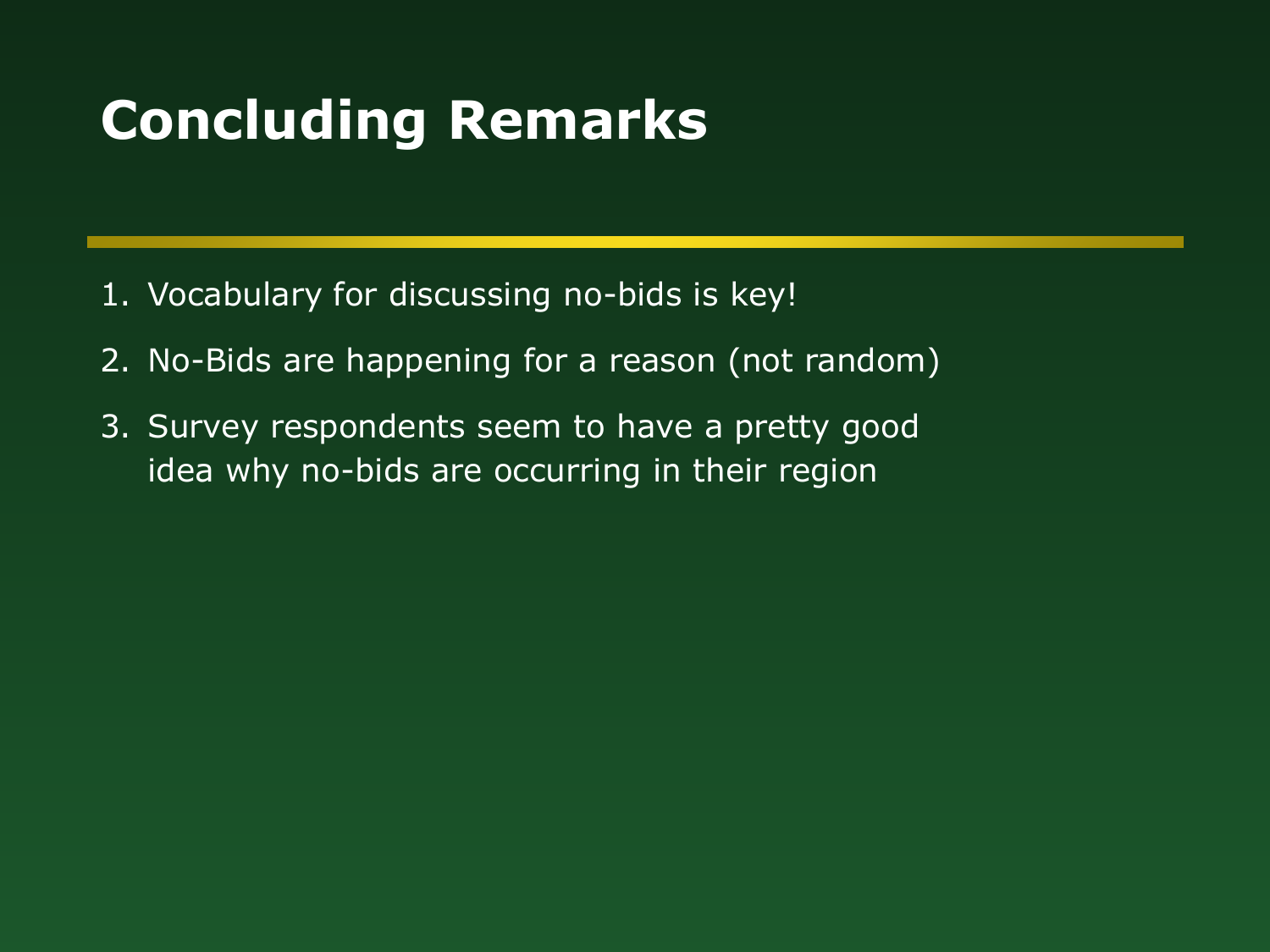## **Questions or Comments?**

- Greg Frey: [Gregory.e.frey@usda.gov](mailto:Gregory.e.frey@usda.gov)
- Sonia Bruck: [Sonia.bruck@usda.gov](mailto:Sonia.bruck@usda.gov)